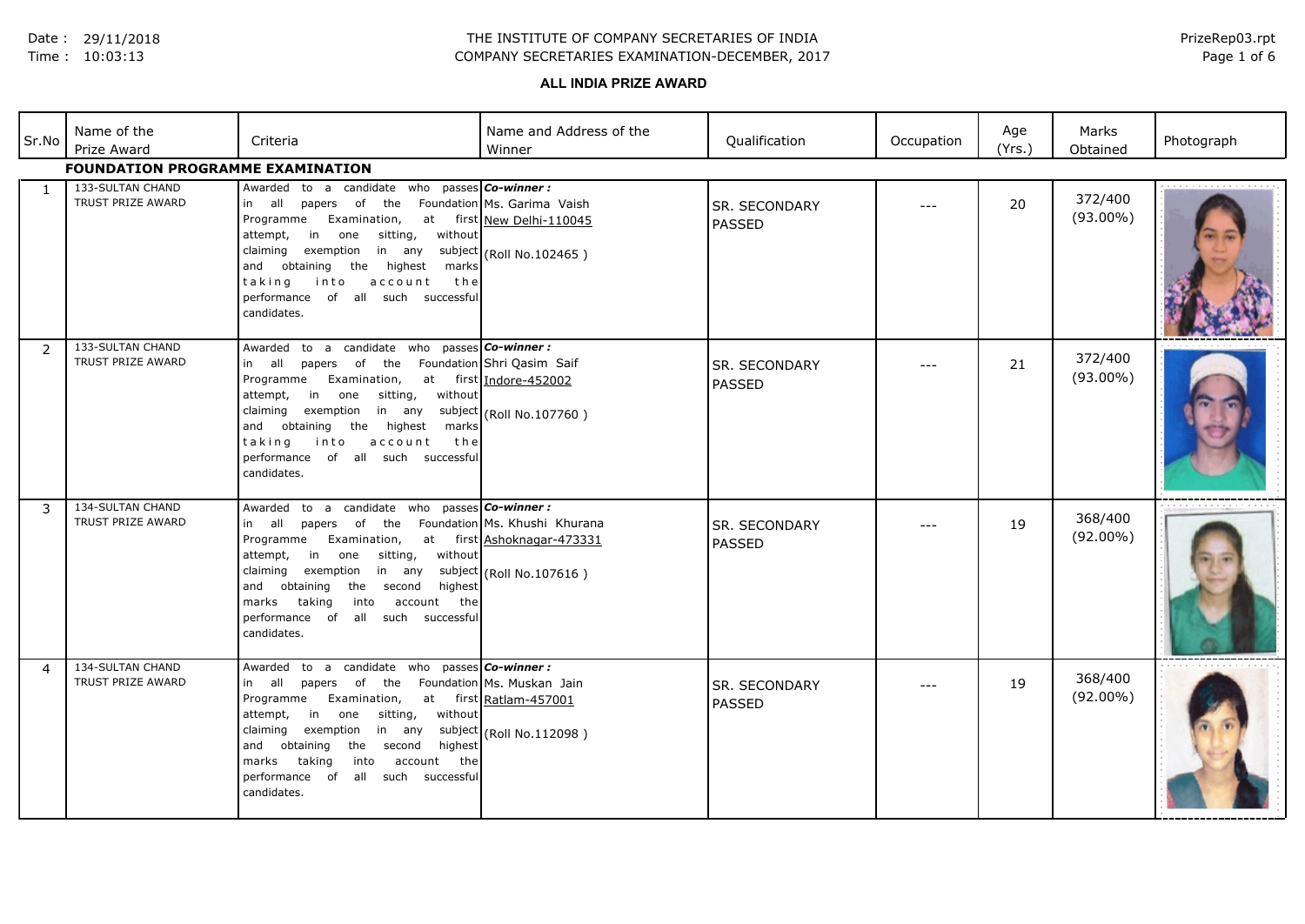Date : 29/11/2018

#### Time : 10:03:13

## COMPANY SECRETARIES EXAMINATION-DECEMBER, 2017 THE INSTITUTE OF COMPANY SECRETARIES OF INDIA

## Page 2 of 6 PrizeRep03.rpt

## **ALL INDIA PRIZE AWARD**

| Sr.No          | Name of the<br>Prize Award<br><b>FOUNDATION PROGRAMME EXAMINATION</b> | Criteria                                                                                                                                                                                                                                                                                                                                                                                                     | Name and Address of the<br>Winner                                                     | Qualification                         | Occupation | Age<br>(Yrs.) | Marks<br>Obtained      | Photograph |
|----------------|-----------------------------------------------------------------------|--------------------------------------------------------------------------------------------------------------------------------------------------------------------------------------------------------------------------------------------------------------------------------------------------------------------------------------------------------------------------------------------------------------|---------------------------------------------------------------------------------------|---------------------------------------|------------|---------------|------------------------|------------|
| -5             | 134-SULTAN CHAND<br>TRUST PRIZE AWARD                                 | Awarded to a candidate who passes <b>Co-winner:</b><br>in all papers of the<br>Examination,<br>Programme<br>sitting,<br>without<br>in<br>attempt,<br>one<br>claiming exemption<br>in any<br>obtaining<br>the<br>highest<br>and<br>second<br>marks<br>taking<br>into<br>account the<br>all such successful<br>performance of<br>candidates.                                                                   | Foundation Ms. Urvashi Gupta<br>at first Ghaziabad-201014<br>subject (Roll No.103619) | <b>SR. SECONDARY</b><br>PASSED        | $--$       | 20            | 368/400<br>$(92.00\%)$ |            |
| 6              | 135-SULTAN CHAND<br>TRUST PRIZE AWARD                                 | Awarded to a candidate who passes Ms. Mansi Karandikar<br>in all<br>papers of the<br>Examination,<br>Programme<br>at<br>first<br>in<br>sitting,<br>attempt,<br>one<br>claiming exemption in any<br>subject<br>obtaining<br>the<br>third<br>highest<br>and<br>marks<br>taking<br>into<br>account the<br>all such successful<br>performance of<br>candidates.                                                  | Foundation Nagda-456331<br>without (Roll No.107718)                                   | <b>SR. SECONDARY</b><br><b>PASSED</b> | $- - -$    | 19            | 366/400<br>$(91.50\%)$ |            |
| $\overline{7}$ | 136-DURGADEVI SARAF<br>MEMORIAL GOLD MEDAL                            | lady<br>candidate<br>Awarded<br>to<br>a a<br>in all<br>passes<br>papers of the New Delhi-110045<br>Foundation<br>Programme<br>Examination, at<br>first attempt, $\frac{\ln  R_0 }{\ln  R_0 }$ No.102465)<br>without claiming<br>one sitting,<br>subject<br>exemption<br>in<br>any<br>and<br>obtaining the highest marks<br>taking<br>into account the performance of all<br>such successful lady candidates. | who Ms. Garima Vaish                                                                  | <b>SR. SECONDARY</b><br>PASSED        | $---$      | 20            | 372/400<br>$(93.00\%)$ |            |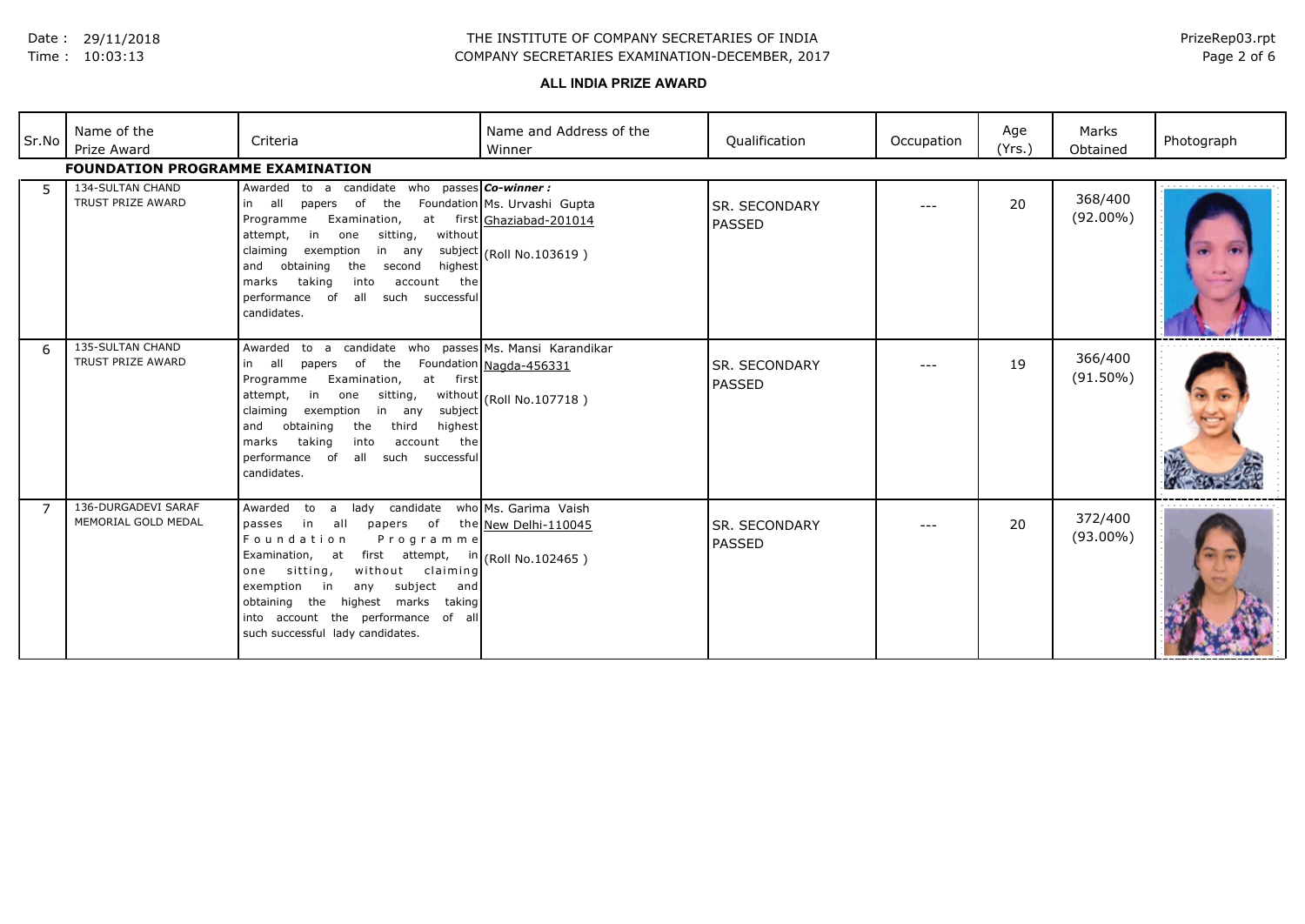## COMPANY SECRETARIES EXAMINATION-DECEMBER, 2017 THE INSTITUTE OF COMPANY SECRETARIES OF INDIA

## Page 3 of 6 PrizeRep03.rpt

## **REGIONAL COUNCIL PRIZE AWARDS**

| Sr.No | Name of the<br>Prize Award                  | Criteria                                                                                                                                                                                                                                                                                                                                                                                                                  | Name and Address of the<br>Winner                   | Qualification                         | Occupation | Age<br>(Yrs.) | Marks<br>Obtained      | Photograph |
|-------|---------------------------------------------|---------------------------------------------------------------------------------------------------------------------------------------------------------------------------------------------------------------------------------------------------------------------------------------------------------------------------------------------------------------------------------------------------------------------------|-----------------------------------------------------|---------------------------------------|------------|---------------|------------------------|------------|
|       | <b>FOUNDATION PROGRAMME EXAMINATION</b>     |                                                                                                                                                                                                                                                                                                                                                                                                                           | <b>EIRC</b>                                         |                                       |            |               |                        |            |
|       | 142-GAURA DEVI<br>KOTHARI MEMORIAL<br>AWARD | Awarded to a candidate who passes Shri Pratik Raj<br>the<br>in<br>all<br>papers of<br>Examination,<br>first<br>Programme<br>at<br>sitting,<br>in<br>attempt,<br>one on<br>claiming<br>exemption in any<br>subject<br>highest<br>and obtaining the<br>marks<br>taking<br>into<br>the<br>account<br>performance of<br>such<br>successful<br>all<br>candidates<br>examinationl<br>from<br>centers within the Eastern Region. | Foundation Patna-800023<br>without (Roll No.100532) | <b>SR. SECONDARY</b><br><b>PASSED</b> | $-- -$     | 18            | 344/400<br>$(86.00\%)$ |            |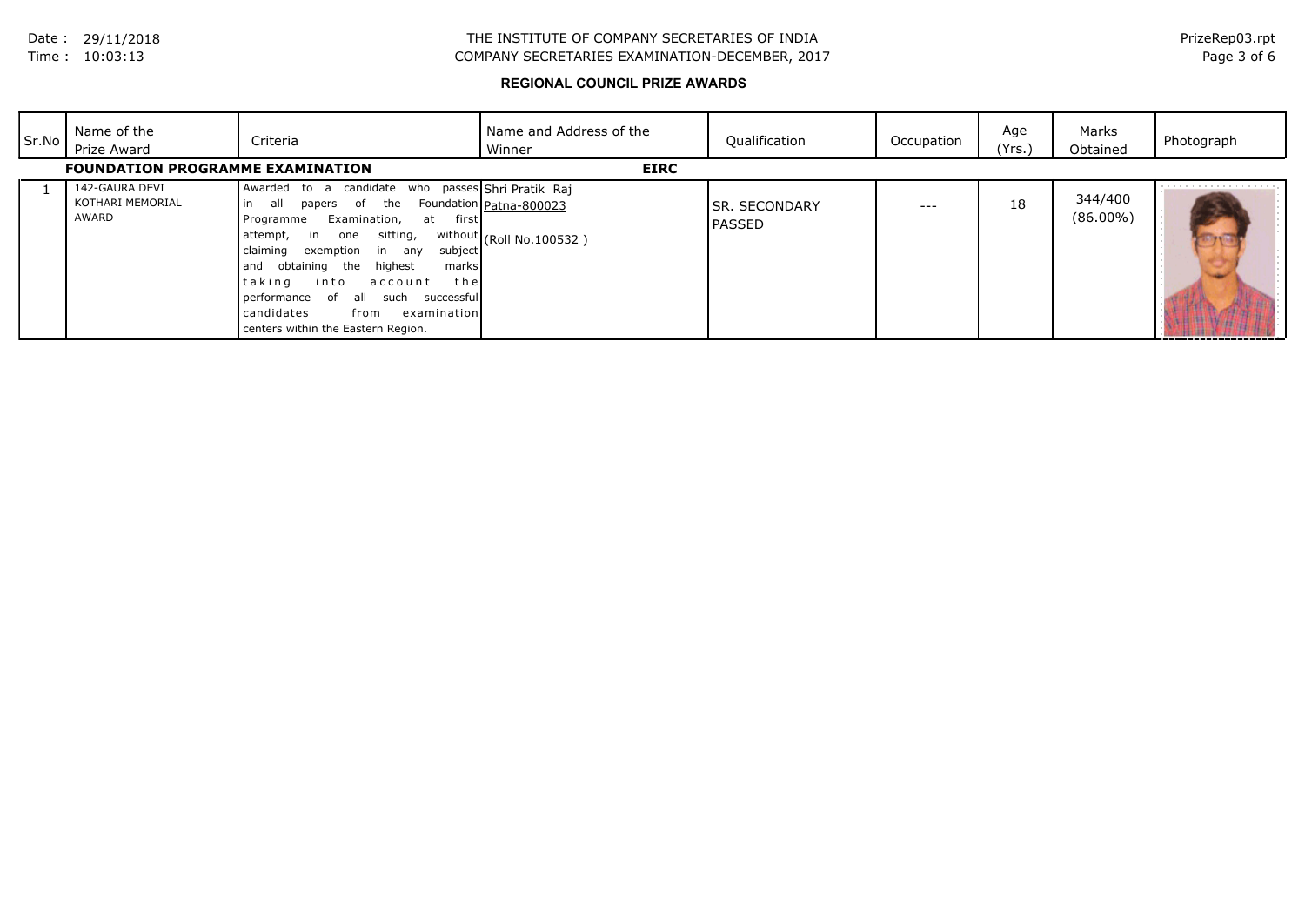## COMPANY SECRETARIES EXAMINATION-DECEMBER, 2017 THE INSTITUTE OF COMPANY SECRETARIES OF INDIA

## Page 4 of 6 PrizeRep03.rpt

## **REGIONAL COUNCIL PRIZE AWARDS**

| Sr.No | Name of the<br>Prize Award                  | Criteria                                                                                                                                                                                                                                                                                                                                                                                                                                                                                 | Name and Address of the<br>Winner                    | Qualification                   | Occupation | Age<br>(Yrs.) | Marks<br>Obtained      | Photograph |
|-------|---------------------------------------------|------------------------------------------------------------------------------------------------------------------------------------------------------------------------------------------------------------------------------------------------------------------------------------------------------------------------------------------------------------------------------------------------------------------------------------------------------------------------------------------|------------------------------------------------------|---------------------------------|------------|---------------|------------------------|------------|
|       | <b>FOUNDATION PROGRAMME EXAMINATION</b>     |                                                                                                                                                                                                                                                                                                                                                                                                                                                                                          | <b>WIRC</b>                                          |                                 |            |               |                        |            |
|       | 176-ELVINA PINTO<br>MEMORIAL PRIZE<br>AWARD | Awarded to a candidate who passes Shri Qasim Saif<br>the<br>in<br>all<br>$\overline{\phantom{a}}$ of $\overline{\phantom{a}}$<br>papers<br>Examination,<br>Programme<br>first<br>at<br>sitting,<br>in<br>attempt,<br>one<br>claiming<br>subject<br>exemption<br>in<br>any<br>highest<br>obtaining<br>the<br>marks<br>and<br>taking<br>into<br>the<br>account<br>performance of<br>such<br>successfull<br>all<br>candidates<br>examinationl<br>from<br>centres within the Western Region. | Foundation Indore-452002<br>without (Roll No.107760) | ISR. SECONDARY<br><b>PASSED</b> | $- - -$    | 21            | 372/400<br>$(93.00\%)$ |            |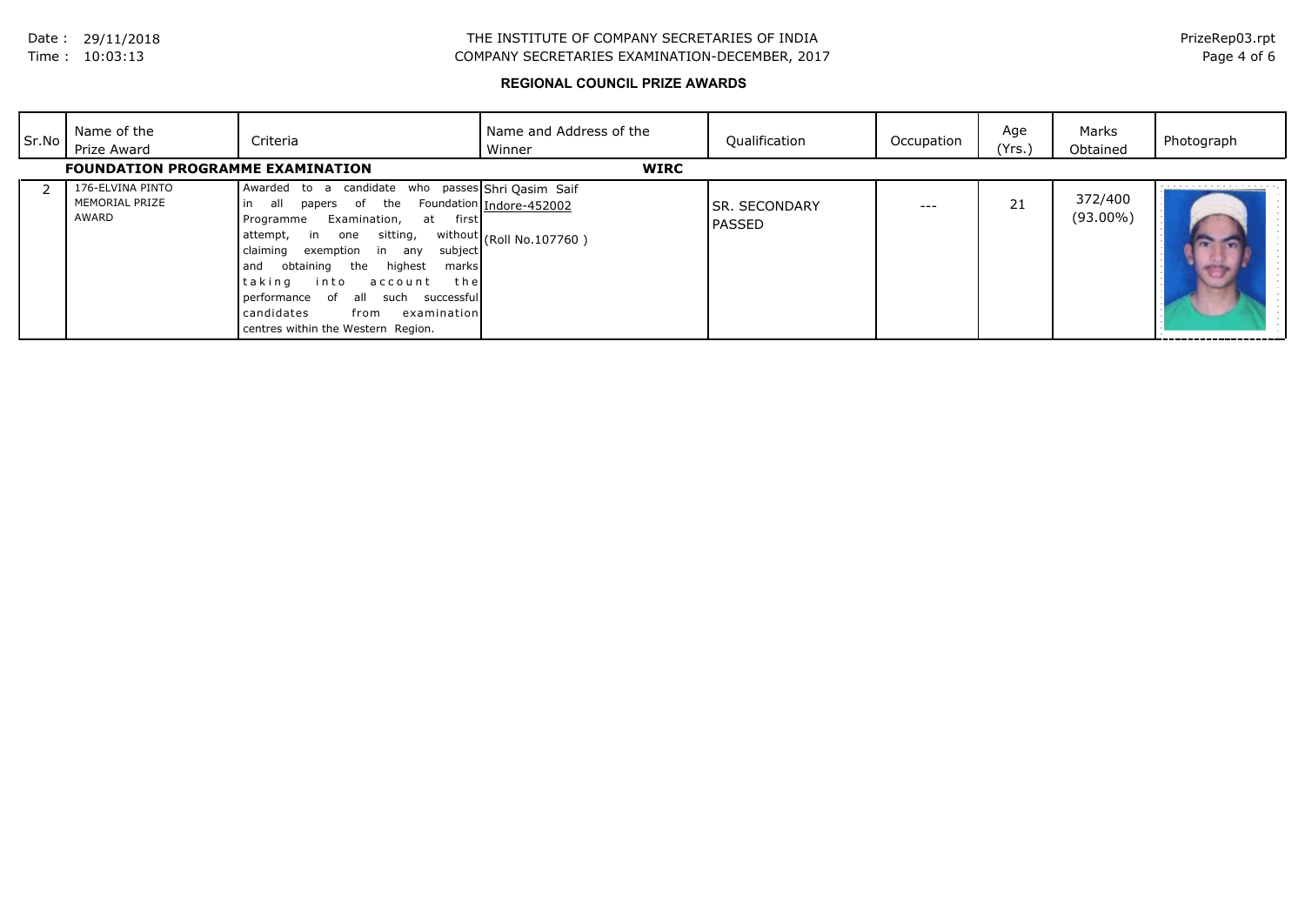## COMPANY SECRETARIES EXAMINATION-DECEMBER, 2017 THE INSTITUTE OF COMPANY SECRETARIES OF INDIA

Page 5 of 6 PrizeRep03.rpt

## **CHAPTER PRIZE AWARDS**

| Sr.No | Name of the<br>Prize Award                                                | Criteria                                                                                                                                                                                                                                                                                                                                                              | Name and Address of the<br>Winner                                                              | Qualification                   | Occupation | Age<br>(Yrs.) | Marks<br>Obtained      | Photograph |
|-------|---------------------------------------------------------------------------|-----------------------------------------------------------------------------------------------------------------------------------------------------------------------------------------------------------------------------------------------------------------------------------------------------------------------------------------------------------------------|------------------------------------------------------------------------------------------------|---------------------------------|------------|---------------|------------------------|------------|
|       | <b>FOUNDATION PROGRAMME EXAMINATION</b>                                   |                                                                                                                                                                                                                                                                                                                                                                       |                                                                                                | <b>BANGALORE</b>                |            |               |                        |            |
|       | 158-LATE SHRI G. V.<br>SETTY AND LATE SMT.<br>KUSUMAMBA MEMORIAL<br>AWARD | Awarded to a candidate<br>the<br>all<br>in<br>of<br>papers<br>first<br>Examination,<br>at<br>Programme<br>sitting,<br>in<br>attempt,<br>one<br>in<br>claiming<br>exemption<br>subject<br>any<br>obtaining<br>highest<br>the<br>marks<br>and<br>taking<br>into<br>the<br>account<br>performance of<br>successful<br>such<br>all -<br>candidates from Bangaluru centre. | who passes Ms. Veena C Mouli<br>Foundation Bangalore Urban-560003<br>without (Roll No.105039 ) | ISR. SECONDARY<br><b>PASSED</b> | ---        | 19            | 356/400<br>$(89.00\%)$ | Î.         |